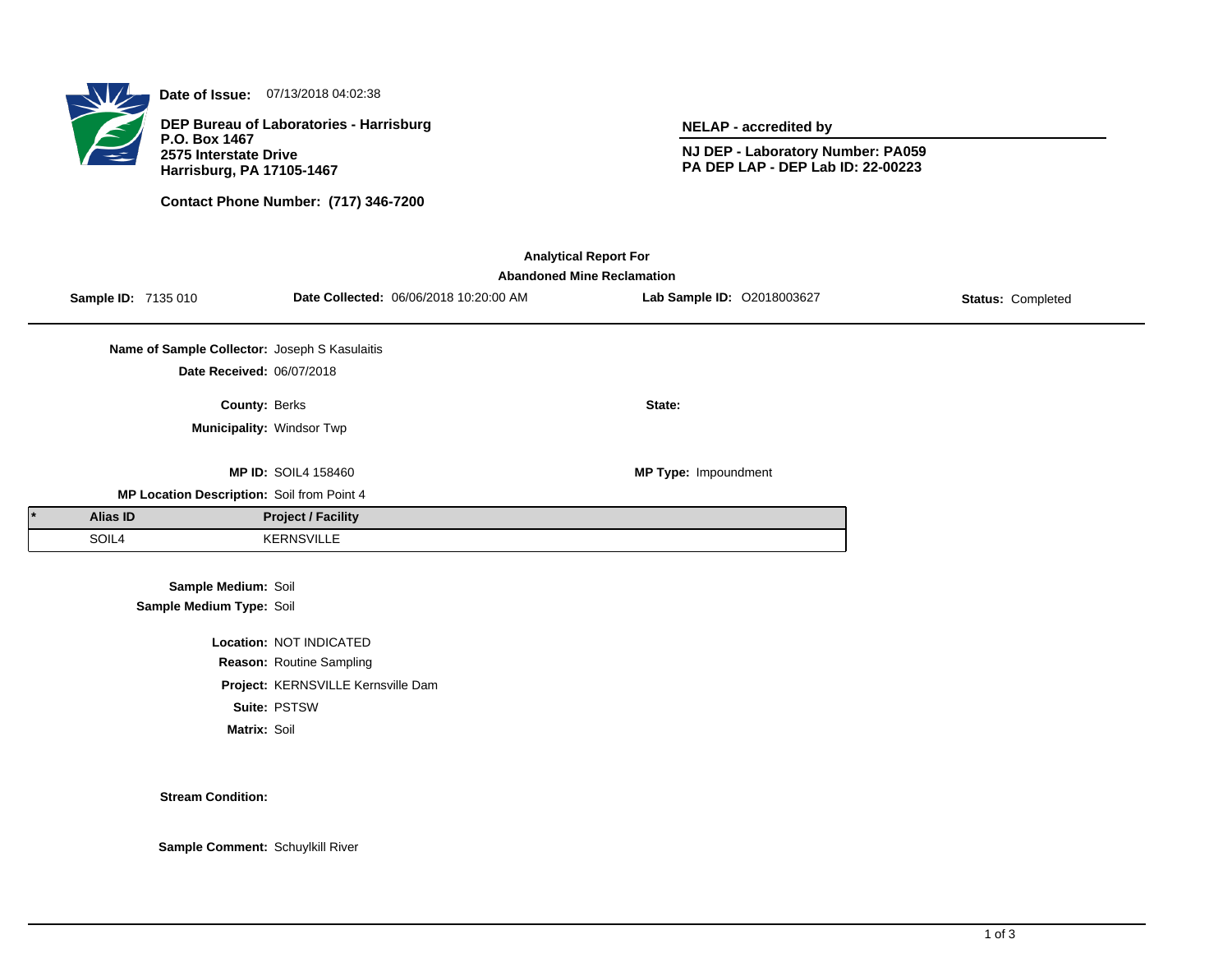## **Analytical Report For Abandoned Mine Reclamation**

| Sample ID: 7135 010 |                                         | Date Collected: 06/06/2018 10:20:00 AM | Lab Sample ID: 02018003627 | <b>Status: Completed</b> |                    |
|---------------------|-----------------------------------------|----------------------------------------|----------------------------|--------------------------|--------------------|
|                     | <b>Test Codes / CAS # - Description</b> | <b>Reported Results</b>                | Date And Time Analyzed     | <b>Approved by</b>       | <b>Test Method</b> |
| 72548               | $4,4'$ -DDD                             | 10 UG/KG (U)                           | 07/11/2018 02:00 AM        | <b>MESPECHT</b>          | EPA 8081B          |
| 72559               | 4,4'-DDE                                | 10 UG/KG (U)                           | 07/11/2018 02:00 AM        | <b>MESPECHT</b>          | EPA 8081B          |
| 50293               | $4.4'$ -DDT                             | 10 UG/KG (U)                           | 07/11/2018 02:00 AM        | <b>MESPECHT</b>          | EPA 8081B          |
| 15972608 Alachlor   |                                         | 10 UG/KG (U)                           | 07/11/2018 02:00 AM        | <b>MESPECHT</b>          | EPA 8081B          |
| 309002              | Aldrin                                  | 10 UG/KG (U)                           | 07/11/2018 02:00 AM        | <b>MESPECHT</b>          | EPA 8081B          |
| 319846              | alpha-BHC                               | 10 UG/KG (U)                           | 07/11/2018 02:00 AM        | <b>MESPECHT</b>          | EPA 8081B          |
| 5103719             | alpha-Chlordane                         | 10 UG/KG (U)                           | 07/11/2018 02:00 AM        | <b>MESPECHT</b>          | EPA 8081B          |
| 319857              | beta-BHC                                | 10 UG/KG (U)                           | 07/11/2018 02:00 AM        | <b>MESPECHT</b>          | EPA 8081B          |
| 2675776             | Chlorneb                                | 10 UG/KG (U)                           | 07/11/2018 02:00 AM        | <b>MESPECHT</b>          | EPA 8081B          |
| 510156              | Chlorobenzilate                         | 10 UG/KG (U)                           | 07/11/2018 02:00 AM        | <b>MESPECHT</b>          | EPA 8081B          |
| 1897456             | Chlorothalonil                          | 10 UG/KG (U)                           | 07/11/2018 02:00 AM        | <b>MESPECHT</b>          | EPA 8081B          |
| 54774457            | cis-Permethrin                          | 10 UG/KG (U)                           | 07/11/2018 02:00 AM        | <b>MESPECHT</b>          | EPA 8081B          |
| 21725462            | Cyanazine                               | 10 UG/KG (U)                           | 07/11/2018 02:00 AM        | <b>MESPECHT</b>          | EPA 8081B          |
| 1861321             | <b>DCPA</b>                             | 10 UG/KG (U)                           | 07/11/2018 02:00 AM        | <b>MESPECHT</b>          | EPA 8081B          |
| 319868              | delta-BHC                               | 10 UG/KG (U)                           | 07/11/2018 02:00 AM        | <b>MESPECHT</b>          | EPA 8081B          |
| 60571               | <b>Dieldrin</b>                         | 10 UG/KG (U)                           | 07/11/2018 02:00 AM        | <b>MESPECHT</b>          | EPA 8081B          |
| 2921882             | Dursban                                 | 10 UG/KG (U)                           | 07/11/2018 02:00 AM        | <b>MESPECHT</b>          | EPA 8081B          |
| 959988              | Endosulfan I                            | 10 UG/KG (U)                           | 07/11/2018 02:00 AM        | <b>MESPECHT</b>          | EPA 8081B          |
| 33213659            | Endosulfan II                           | 10 UG/KG (U)                           | 07/11/2018 02:00 AM        | <b>MESPECHT</b>          | EPA 8081B          |
| 1031078             | <b>Endosulfan Sulfate</b>               | 10 UG/KG (U)                           | 07/11/2018 02:00 AM        | <b>MESPECHT</b>          | EPA 8081B          |
| 72208               | Endrin                                  | 10 UG/KG (U)                           | 07/11/2018 02:00 AM        | <b>MESPECHT</b>          | EPA 8081B          |
| 7421934             | Endrin Aldehyde                         | 10 UG/KG (U)                           | 07/11/2018 02:00 AM        | <b>MESPECHT</b>          | EPA 8081B          |
| 53494705            | <b>Endrin Ketone</b>                    | 10 UG/KG (U)                           | 07/11/2018 02:00 AM        | <b>MESPECHT</b>          | EPA 8081B          |
| 2593159             | Etridiazole                             | 10 UG/KG (U)                           | 07/11/2018 02:00 AM        | <b>MESPECHT</b>          | EPA 8081B          |
|                     | <b>EXTRACTED DATE</b>                   | 06132018 Day                           | 07/11/2018 02:00 AM        | <b>MESPECHT</b>          | EPA 8081B          |
| 5103742             | gamma-Chlordane                         | 10 UG/KG (U)                           | 07/11/2018 02:00 AM        | <b>MESPECHT</b>          | EPA 8081B          |
| 76448               | Heptachlor                              | 10 UG/KG (U)                           | 07/11/2018 02:00 AM        | <b>MESPECHT</b>          | EPA 8081B          |
| 1024573             | <b>Heptachlor Epoxide</b>               | 10 UG/KG (U)                           | 07/11/2018 02:00 AM        | <b>MESPECHT</b>          | EPA 8081B          |
| 118741              | Hexachlorobenzene                       | 10 UG/KG (U)                           | 07/11/2018 02:00 AM        | <b>MESPECHT</b>          | EPA 8081B          |
| 77474               | Hexachlorocyclopentadiene               | 10 UG/KG (U)                           | 07/11/2018 02:00 AM        | <b>MESPECHT</b>          | EPA 8081B          |
| 58899               | Lindane                                 | 10 UG/KG (U)                           | 07/11/2018 02:00 AM        | <b>MESPECHT</b>          | EPA 8081B          |
| 72435               | Methoxychlor                            | 10 UG/KG (U)                           | 07/11/2018 02:00 AM        | <b>MESPECHT</b>          | EPA 8081B          |
|                     | 51218452 Metolachlor                    | 10 UG/KG (U)                           | 07/11/2018 02:00 AM        | <b>MESPECHT</b>          | EPA 8081B          |
| 21087649            | Metribuzin                              | 10 UG/KG (U)                           | 07/11/2018 02:00 AM        | <b>MESPECHT</b>          | EPA 8081B          |
| 1918167             | Propachlor                              | 10 UG/KG (U)                           | 07/11/2018 02:00 AM        | <b>MESPECHT</b>          | EPA 8081B          |
|                     | 51877748 trans-Permethrin               | 10 UG/KG (U)                           | 07/11/2018 02:00 AM        | <b>MESPECHT</b>          | EPA 8081B          |